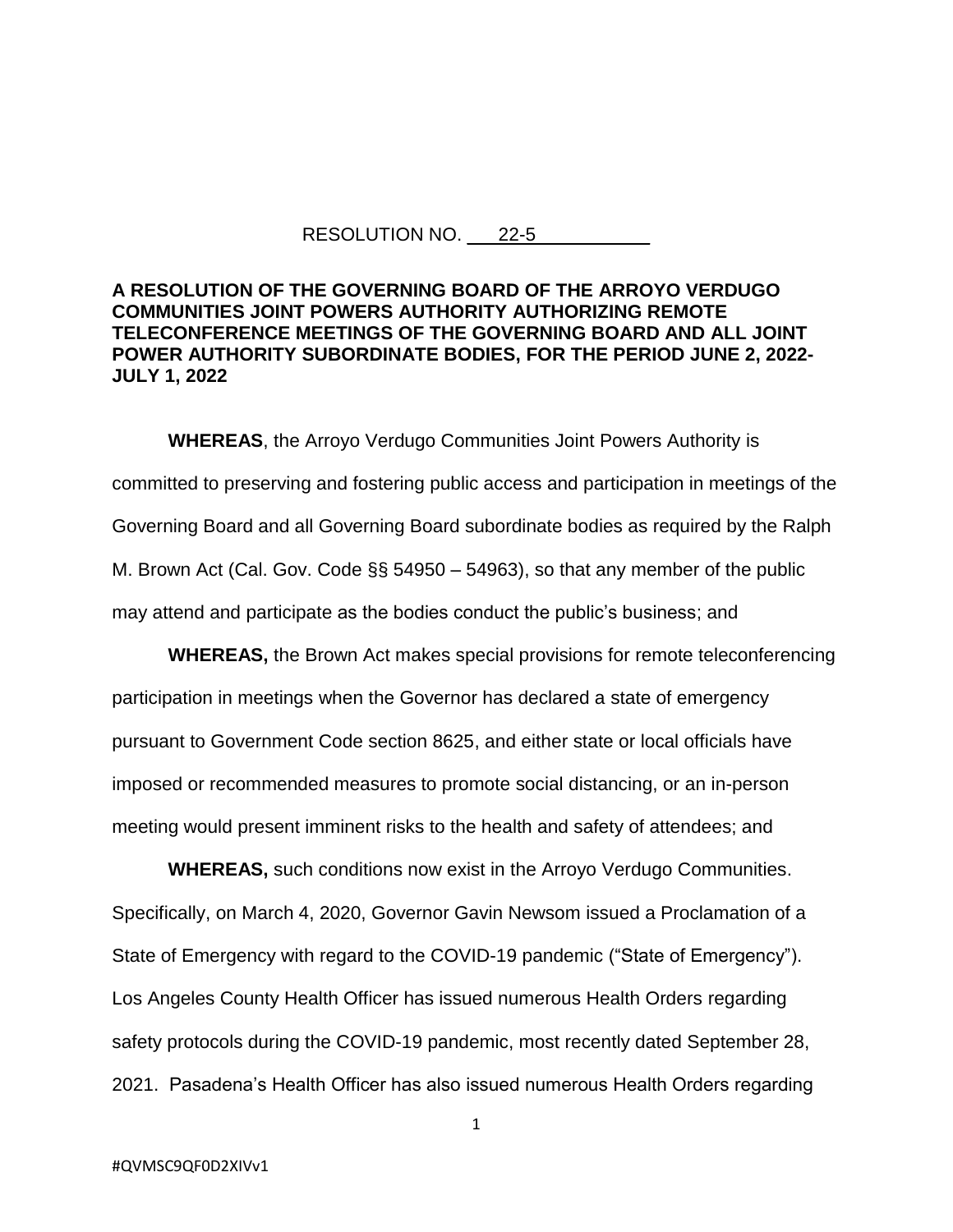safety protocols during the COVID-19 pandemic, including a June 14, 2021 Order To Comply With California Department Of Public Health Guidance For The Use Of Face Coverings And Select Sector Guidances And Public Health Protocols (which, among other orders, requires physical distancing of at least 6 feet) and a July 21, 2021 Order For Wearing Of Face Masks In Public Settings (requiring face masks be worn, regardless of vaccination status, in all indoor public settings). These latest orders were made necessary by the rise in the more contagious and easily spread Delta variant of the COVID-19 virus throughout the nation, and specifically in the Los Angeles County region. State and local health orders also continue to promote social distancing and outdoor activity to the extent feasible; and

WHEREAS, the Governing Board finds that the current situation with regard to COVID-19, and particularly the Delta variant, is causing, and will continue to cause, risks to the safety of persons within the Arroyo Verdugo Communities and finds that the Governing Board and all Governing Board bodies shall conduct their meetings with remote participation in the manner authorized by Government Code § 54953(e), and such legislative bodies shall comply with the requirements to provide the public with access to the meetings as prescribed in Government Code § 54953(e)(2).

**NOW, THEREFORE, BE IT RESOLVED** by the Governing Board of the Arroyo Verdugo Communities Joint Powers Authority as follows:

Section 1. Recitals. The Recitals set forth above are true and correct and are Incorporated herein by reference.

2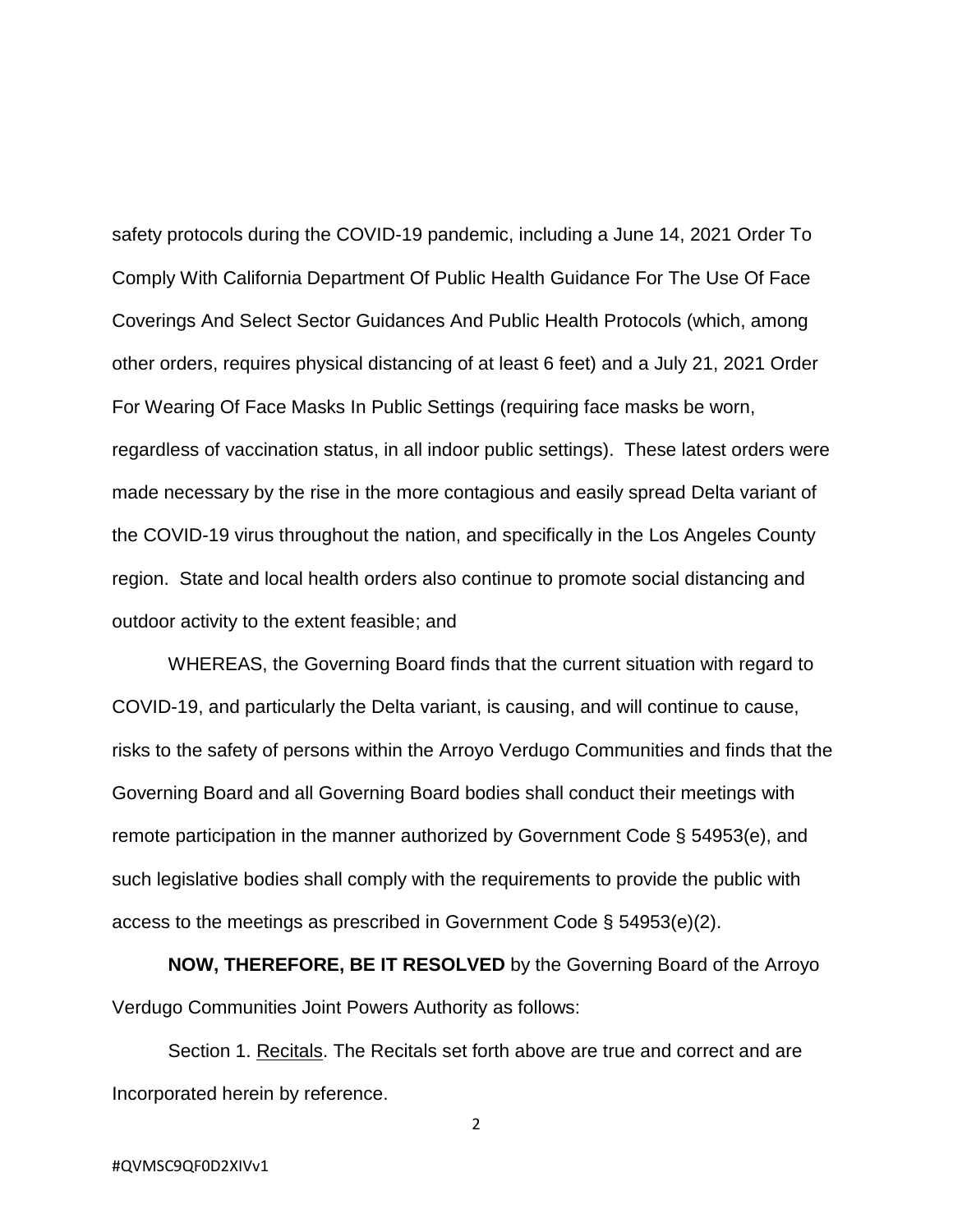Section 2. Findings. The Governing Board finds:

- A. It has reconsidered the circumstance of the State of Emergency, which is still in effect;
- B. The State of Emergency continues to directly impact the ability of the Governing Board (and the members of the public who would wish to attend) to meet safely in person as a result of the emergency, meeting in person would present imminent risks to the health or safety of attendees, as specified in 54953 (e)(1)(C).; and
- C. State and local officials continue to recommend measures to promote social distancing.

Section 2. Remote Teleconference Meetings. The Governing Board and all Governing Board bodies shall conduct their meetings with remote participation in the manner authorized by Government Code § 54953(e), and such legislative bodies shall comply with the requirements to provide the public with access to the meetings as prescribed in Government Code § 54953(e)(2).

Section 3. Effective Date of Resolution. This Resolution shall take effect immediately upon its adoption and shall be effective until the earlier of July 1, 2022, or such time as the Governing Board adopts a subsequent resolution in accordance with Government Code § 54953(e)(3) to extend the time during which meetings may continue to be held remotely by teleconference in compliance with that section.